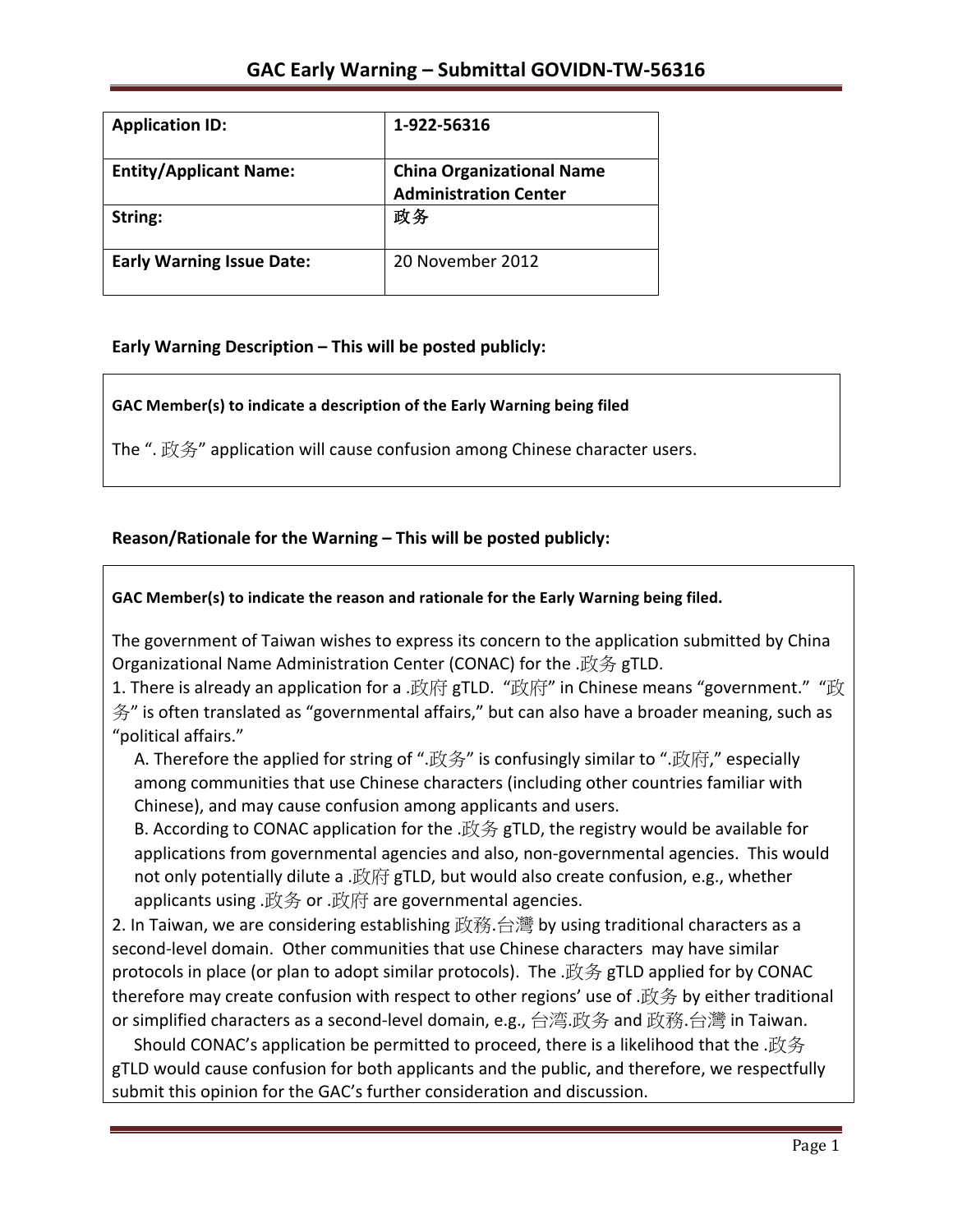### **Possible Remediation steps for Applicant – This will be posted publicly:**

#### GAC Member(s) to identify possible remediation steps to be taken by the applicant

- The applicant for the string should try to address the concerns raised by the Early Warning.
- If the applicant can not solve our concerns, this application should be withdrawn.

### **Further Notes from GAC Member(s) (Optional) – This will be posted publicly:**

## **INFORMATION FOR APPLICANTS**

# **About GAC Early Warning**

The GAC Early Warning is a notice only. It is not a formal objection, nor does it directly lead to a process that can result in rejection of the application. However, a GAC Early Warning should be taken seriously as it raises the likelihood that the application could be the subject of GAC Advice on New gTLDs or of a formal objection at a later stage in the process. Refer to section 1.1.2.4 of the Applicant Guidebook